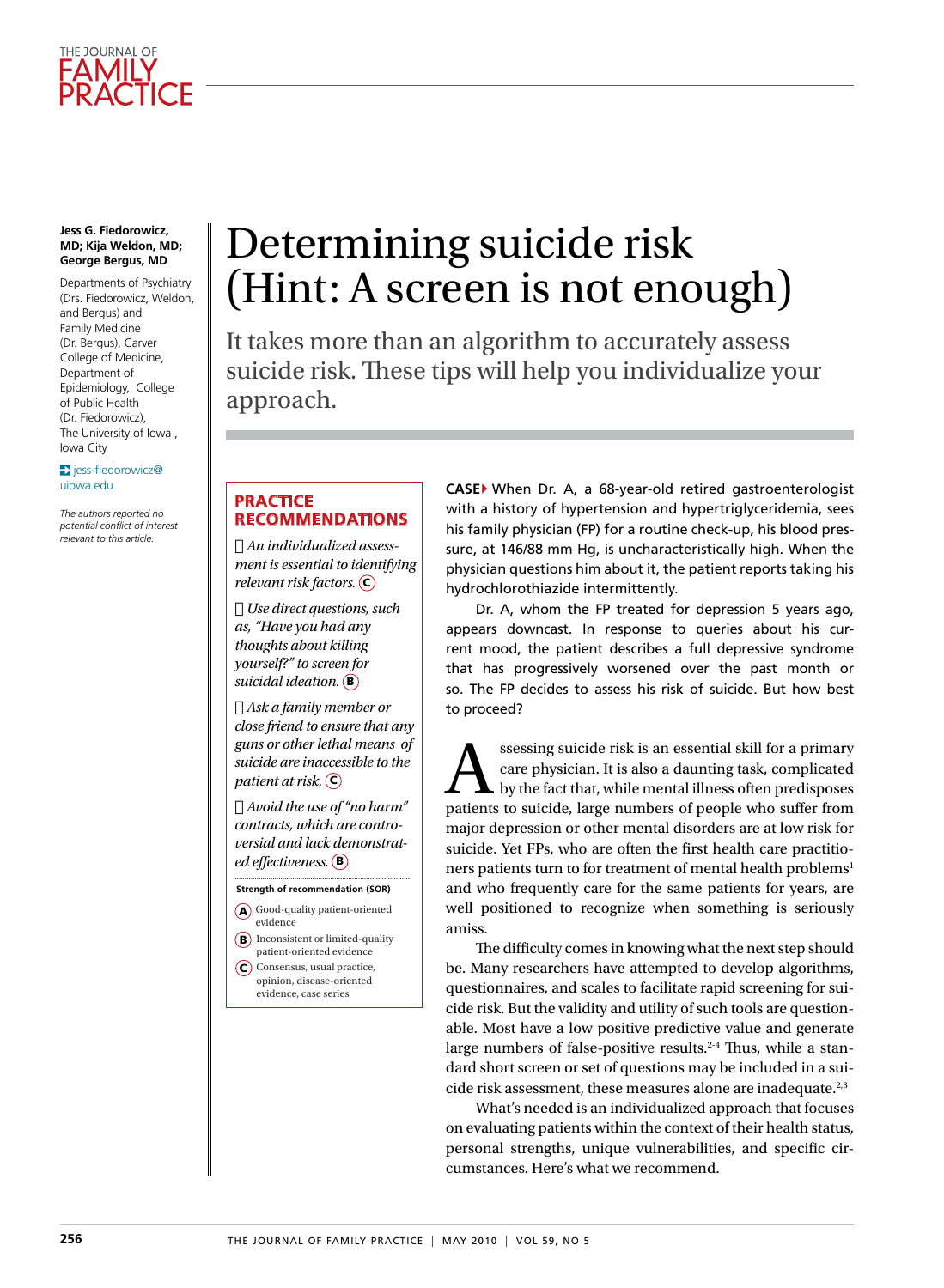## **Identify patients in need**

Consider an individualized suicide risk assessment for patients with any of the following:

- A presentation suggestive of a mental disorder or substance abuse<sup>5-8</sup>
- the onset of, change in, or worsening of a serious medical condition
- a recent (or anticipated) major loss or psychosocial stressor<sup>9</sup>
- an expression of hopelessness $10$
- an acknowledgement of suicidal ideation.

**CASE**} Dr. A fits more than 1 of the criteria: In addition to the recurrence of his depressive symptoms, he expresses hopelessness—noting that he stopped taking his medication 2 weeks ago because "It just doesn't matter."

#### **Dig deeper to assess risk**

There are 4 key components of the assessment and documentation of suicide risk: (1) An overall assessment of risk, eg, low, moderate, or high; (2) a summary of the most salient risk factors and protective factors; (3) a plan to address modifiable risk factors; and (4) a rationale for the level of care and treatment provided. A thorough evaluation is the core element of the suicide risk assessment.2,11

The depth of the evaluation depends on the apparent risk, with more effort required for those at moderate or higher risk. (For highrisk patients, severe symptoms may impede a lengthy interview, and the need for hospitalization may be obvious.)

Some of the information needed may be available from the patient's prior history. The rest can be obtained from a current medical history, including a discussion of factors known to exacerbate—or mitigate—risk (**TABLE 1**). The most robust predictors of suicide include being male, $12$  single, or living alone;<sup>13</sup> inpatient psychiatric treatment;<sup>10,14</sup> hopelessness;<sup>10,13</sup> and a suicide plan or a prior suicide attempt (although most "successful" suicides are completed on the first try $14,15$ ). In addition, suicide is often precipitated by a crisis, including financial, legal, or interpersonal difficulties, housing problems, educational failure, or job loss.

#### **Table 1**

## Suicide assessment: Major risks vs protective factors

#### Risk factors

| Suicidality                                |
|--------------------------------------------|
| (ideation, intent, plan)                   |
| Prior suicide attempts <sup>2,13</sup>     |
| Hopelessness <sup>10,13</sup>              |
| Mental illness* 5-7                        |
| Recent loss or crisis <sup>9</sup>         |
| Negativity, rigidity                       |
| Alcohol intoxication/abuse <sup>8,17</sup> |
| Elderly <sup>12</sup>                      |
| Male <sup>12</sup>                         |
| Single/living alone <sup>13</sup>          |
| Gay/bisexual orientation <sup>13,25</sup>  |
| Psychiatric symptoms <sup>+ 10,14</sup>    |
| Impulsivity or violent/aggressive behavior |
| Family history of suicide <sup>26</sup>    |
| Unemployment <sup>2</sup>                  |

Protective factors

| Female                                  |
|-----------------------------------------|
| Marriage                                |
| Children <sup># 27,28</sup>             |
| Pregnancy <sup>29</sup>                 |
| Interpersonal support                   |
| Positive coping skills <sup>30,31</sup> |
| Religious activity <sup>32</sup>        |
| Life satisfaction <sup>33</sup>         |

\*Especially recent psychiatric hospitalization.

† Including, but not limited to, anxiety, agitation, and impulsivity.

‡ This includes any patient who feels responsible for children.

**Sex and age considerations.** For women, the incidence of suicide is highest for those in their late 40s. For men, who have a higher risk overall, the incidence increases dramatically in adolescence and remains elevated through adulthood, with a second large increase occurring after the age of 70.12

z **Does the patient have a psychiatric diagnosis?** Mental illness has been found to be present in more than  $90\%$  of suicides,<sup>5-7</sup> and a psychiatric diagnosis—or psychiatric symptoms such as agitation, aggression, or severe sleep disturbance<sup>2,10,16</sup>—is a key risk factor. Substance abuse is another significant risk.8,17 The risk of suicide may be especially high after discharge from a psychiatric hospital.

continued

**Keep in mind that a situation that is protective for many—eg, marriage—may represent an added stressor and risk factor for a particular patient.**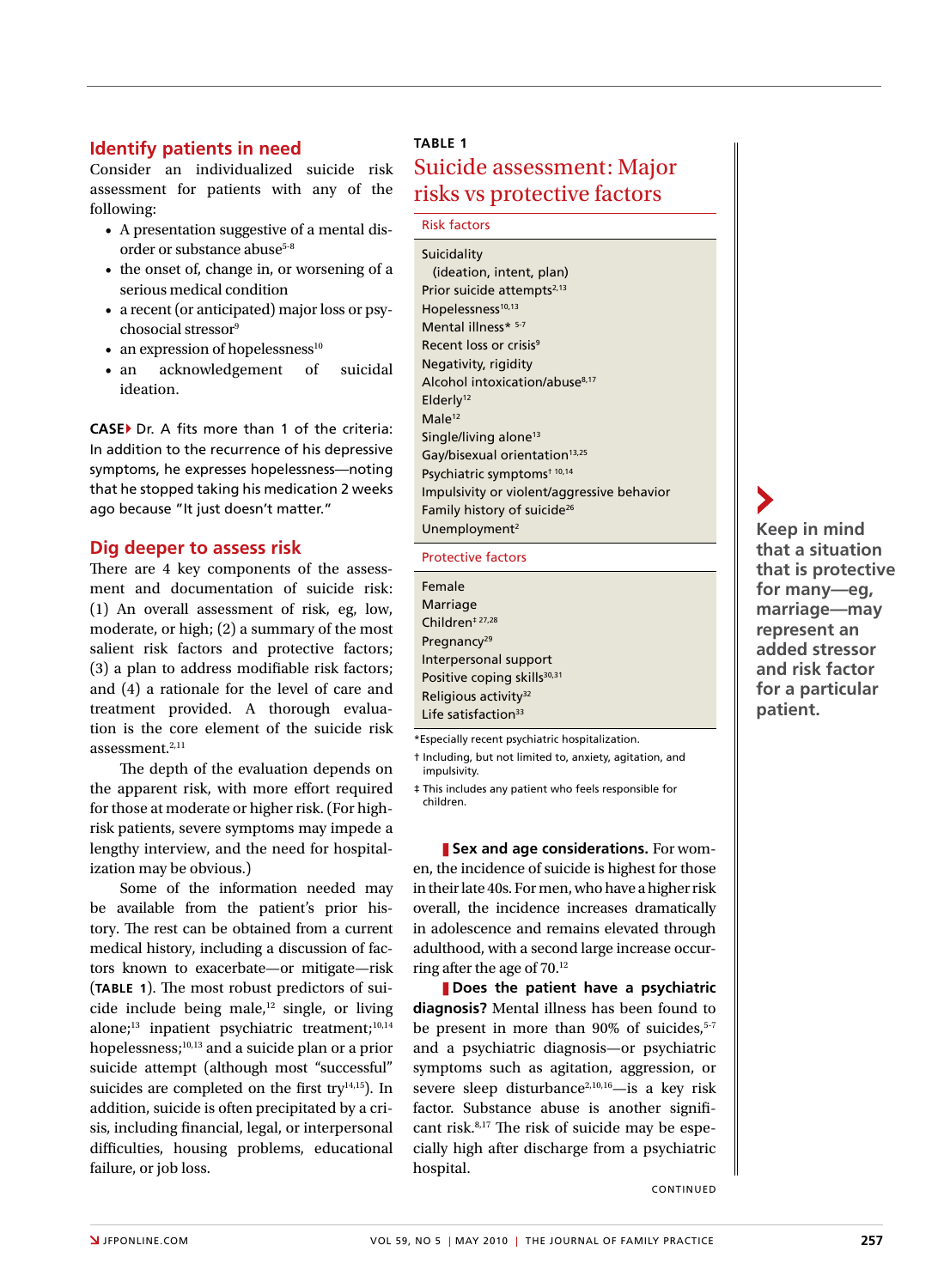**If** is there a lack of support? The absence of a support system is a significant risk factor; conversely, marriage and children are commonly reported protective factors. In questioning patients about family and social ties, however, keep in mind that a situation that is protective for many, or most, people—eg, marriage—may represent an added stressor and risk factor for a particular patient.<sup>18</sup>

### **Ask about suicidal ideation**

The nature of suicidality, which may be the most relevant predictor of risk, can be assessed through a number of questions (**TABLE 2**).15 Not surprisingly, you are most likely to elicit information if you adopt an empathic, nonjudgmental, and direct communication style.

Whenever possible, begin with openended questions, and use follow-up questions or other cues to encourage elaboration. Ask patients whether they have thought about selfharm. If a patient acknowledges thoughts of suicide, ask additional questions to determine whether he or she has a plan and the means to carry it out. If so, what has prevented the patient from acting on it thus far?

Patients often require time to respond to such difficult questions, so resist the urge to rush through this portion of the suicide risk assessment. Simply waiting patiently may encourage a response.

**CASE**} When directly questioned about suicidal ideation, Dr. A acknowledges that he has had thoughts of wanting to fall asleep and not wake up. Asked whether he has considered actually hurting himself, he pauses, looks away, sighs, and utters an unconvincing denial. When his FP observes, "You paused before answering that question and then looked away," Dr. A reestablishes eye contact and admits that he has had thoughts of taking his life.

It is not uncommon for patients with suicidal ideation to initially deny it or simply fail to respond to questions, then later to open up in response to requests for clarification or further questions. This may be partly due to the patient's own ambivalence. It may also have to do with the way the questions are presented. In order to get an accurate answer, avoid ques-

#### **Table 2**

# Assessing suicidality: Sample questions

- Have you lost hope?
- Do you ever consider running away from your problems?
- Have you had any thoughts that life was not worth living?
- Have you had any thoughts about hurting yourself?
- Have you had any thoughts about killing yourself?
	- How might you do this?
	- Do you have any intentions of acting on these thoughts?
	- What has kept you from acting on these thoughts?
	- Do you have access to a gun or other means of killing yourself?

tions leading toward a negative response. Ask: "Have you thought about killing yourself?" not "You're not thinking about killing yourself, are you?"

## **Does the patient have a plan?**

Suicidal ideation is defined as passive (having thoughts of wanting to die) or active (having thoughts of actually killing oneself). It is crucial to assess the level of intent and the lethality of any plan. Too often, physicians fail to probe enough to find out whether the patient has access to a lethal means of suicide, including, but not limited to, firearms or large quantities of pills that could be used as a potentially fatal overdose.

**CASE**} Dr. A admits that he has had suicidal thoughts for the past 2 weeks, and that these thoughts have become more frequent and intense. He also says that while drinking last weekend, he thought about shooting himself.

Although Dr. A occasionally hunts and has access to guns, he denies having any intent or plan to act on his thoughts. He adds that he would never kill himself because he doesn't want his wife and adult children to suffer.

#### **Follow up with family or friends**

For patients like Dr. A, who appear to be at significant risk, an interview with a family mem-

**Ask: "Have you thought about killing yourself?" not "You're not thinking about killing yourself, are you?"**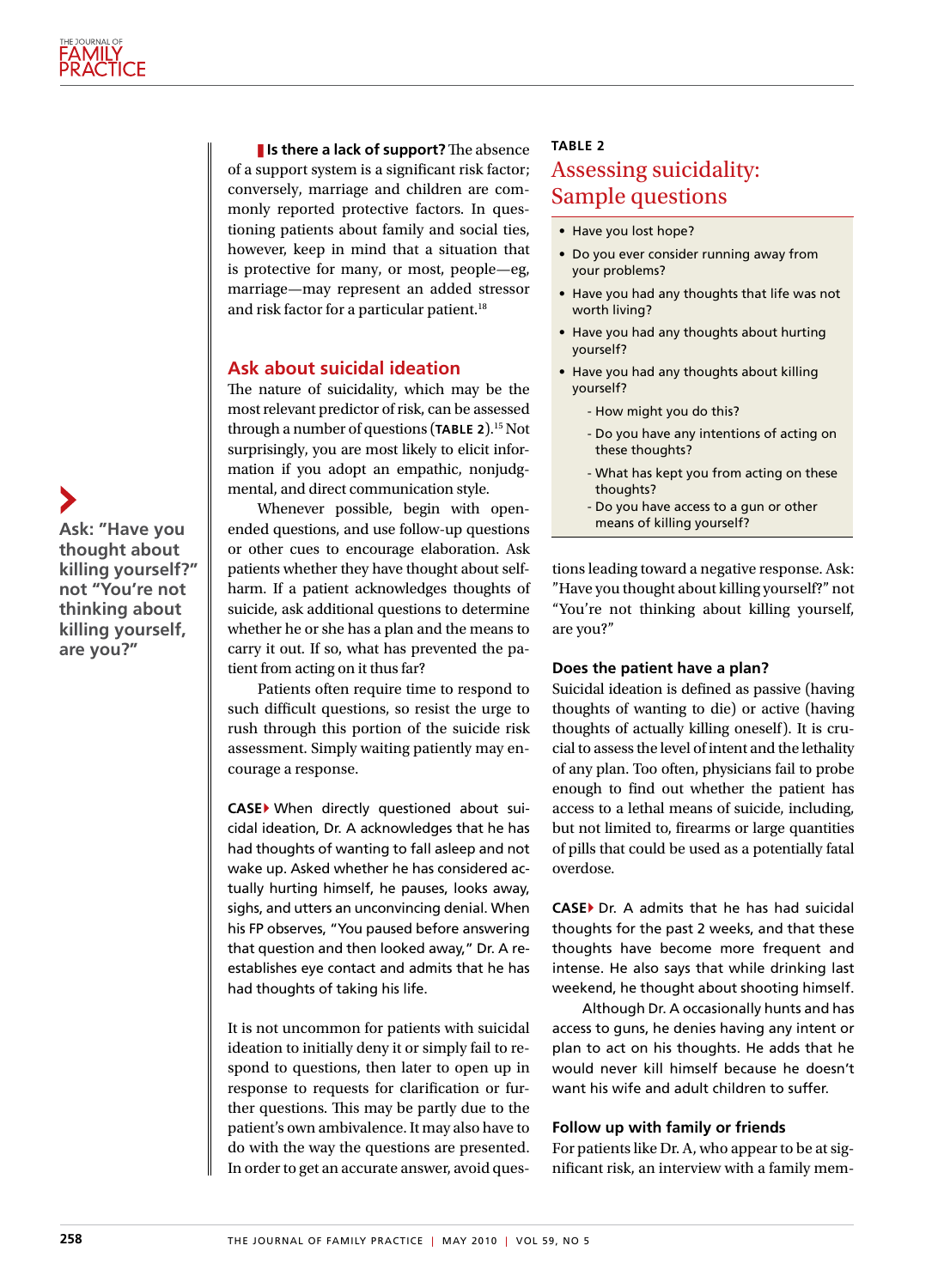ber or close friend may be helpful—or even necessary—to adequately gauge the extent of the danger. Patients usually consent to a physician's request to obtain information from a loved one, particularly if the request is presented as routine or as an action taken on the patient's behalf. A patient's inability to name a close contact is a red flag, as individuals who are more isolated tend to be at higher risk than people with a supportive social network.19

A refusal to grant your request to contact a loved one is also worrisome, and it may still be appropriate to contact others for collateral information or notification if the patient appears to be at considerable risk.<sup>20</sup> In such cases, be aware of local laws, and document the rationale for gathering clinical information. Focus on obtaining information needed for risk assessment. Ethical guidelines state that when "the risk of danger is deemed to be significant," confidential information may be revealed.<sup>21</sup>

**CASE**} Dr. A is initially reluctant to allow you to call his wife, but consents after being told that this is a routine action and for his benefit. His wife confirms his history of depressive symptoms and recalls that he became more withdrawn than usual several months ago. She has been worried about him and is glad he is finally getting help. Although she is not concerned about her husband's safety, she agrees to remove the gun from their home and to follow up with the FP to verify that she has done so. She accepts the FP's explanation of this as routine and is not overly alarmed by the request.

Further questioning of Dr. A and his wife, along with the FP's knowledge of the patient, makes it clear that he has previously demonstrated good coping skills. Dr. A cannot identify a recent stressor to explain his symptoms, but acknowledges that he has become more pessimistic about the future and intermittently feels hopeless.

Dr. A generally believes his depression will resolve, as it did in the past. He has no history of psychiatric hospitalizations or suicide attempts. Nor does he have a history of problem drinking, although he admits he has been drinking alcohol more frequently than usual in the past several weeks. He identifies his wife as

his primary support, although he's aware that he has been isolating more from her and his many other supports in the past month.

#### **Estimate risk, decide on next steps**

For experienced clinicians, a determinatiuon of whether an individual is at low, moderate, or high risk is often based on both an analytical assessment and an intuitive sense of risk. In some cases, it may be useful to distinguish between acute and chronic or baseline risk.<sup>3</sup>

Patients judged to be at the highest risk may warrant immediate transport to the emergency department.22 If a patient at this level of risk does not agree to go to the hospital, involuntary admission may be necessary, depending on the laws in your state. (For patients at moderate or moderate-to-high risk, especially if acutely elevated from baseline, hospitalization may still be offered or recommended and the recommendation documented.)

z **Pay particular attention to risk factors that can be modified.** Access to firearms can be restricted. Treatment of mental disorders, which can generally be considered modifiable risk factors, should be a primary focus. FPs may be able to successfully treat depression, for instance, with medication and close followup. Counseling or psychotherapy may also be helpful; provide a referral to an alcohol or drug treatment program, as needed.

z **A psychiatric consultation or referral** is warranted if you do not feel comfortable managing a patient who has expressed any suicidal ideation.<sup>23</sup> Psychiatric referral should also be considered when the patient does not respond to treatment with close follow-up, when psychotic symptoms are present, when hospitalization may be warranted, or when the patient has a history of suicidal thoughts or an articulated suicide plan.

**Avoid suicide prevention contracts.**<sup>2,24</sup> Asking a patient to sign a "no harm," or suicide prevention, contract is not recommended. While such contracts may lower the anxiety of physicians, they have not been found to reduce patients' risk and are not an adequate substitute for a suicide risk assessment.

z **Develop a crisis response plan.** Collaboratively developed safety or crisis response plans may be written on a card. Such **Suicide prevention contracts have not been shown to reduce the risk of suicide.**